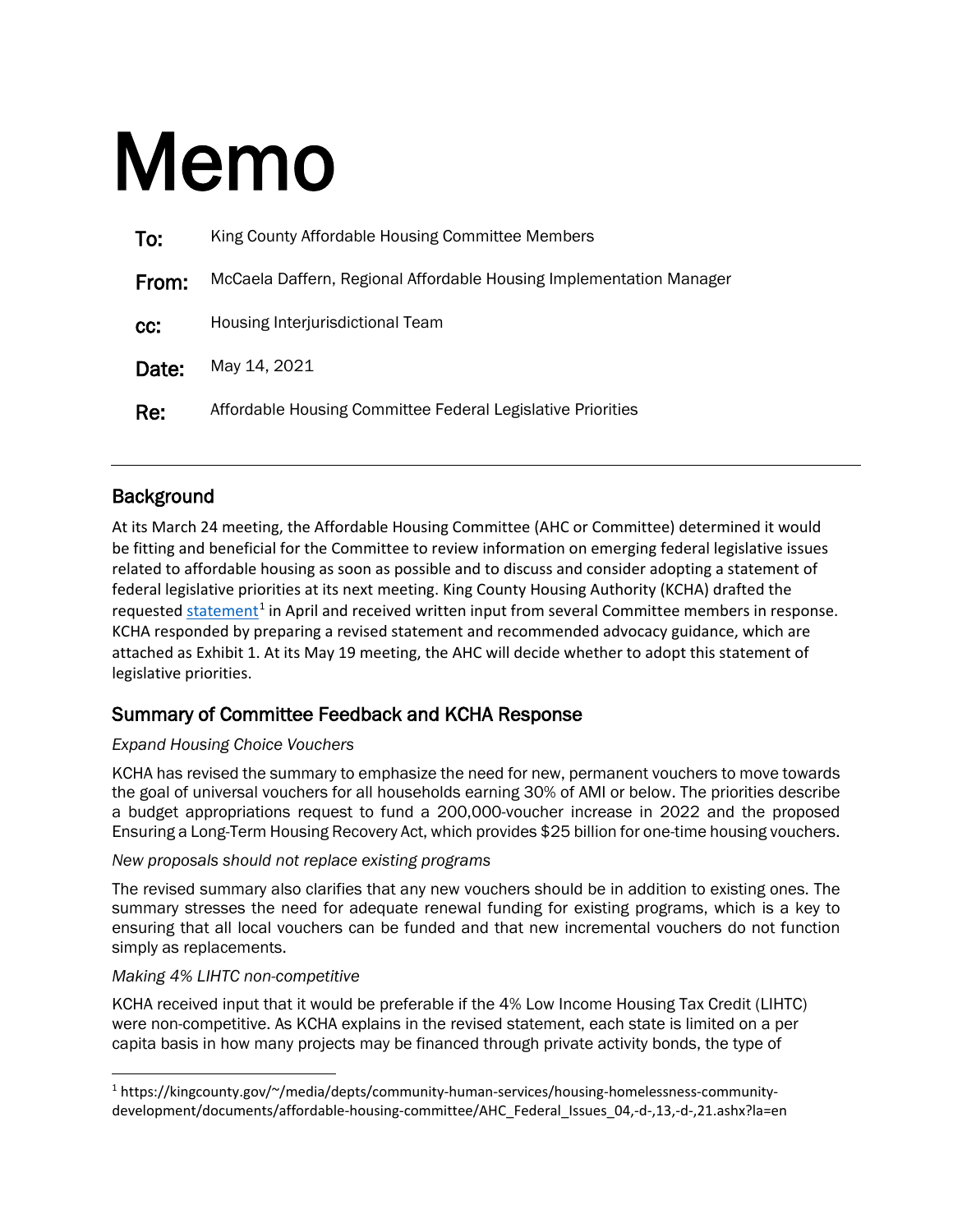financing that is necessary to take advantage of LIHTC programs. In recent years, demand for private activity bonds in Washington State has outgrown the state's capacity. Given the shortage, a competitive process is unavoidable. There is a push to resolve this problem, which is present in at least six other states as well. In the meantime, Senator Cantwell and Representative DelBene have introduced the Affordable Housing Credit Improvement Act, which includes a reduction in the 50 percent bond test to 25 percent. This adjustment would enable the production and preservation of an additional 1.4 million affordable homes across the country over the next ten years.

#### *Cite support for American Housing and Economic Mobility Act*

KCHA has added language to its recommended advocacy document that AHC members may consider asking members of Congress/ Senators to co-sponsor Senator Warren's legislation, the American Housing and Economic Mobility Act, and other efforts to include housing trust fund dollars in the infrastructure package.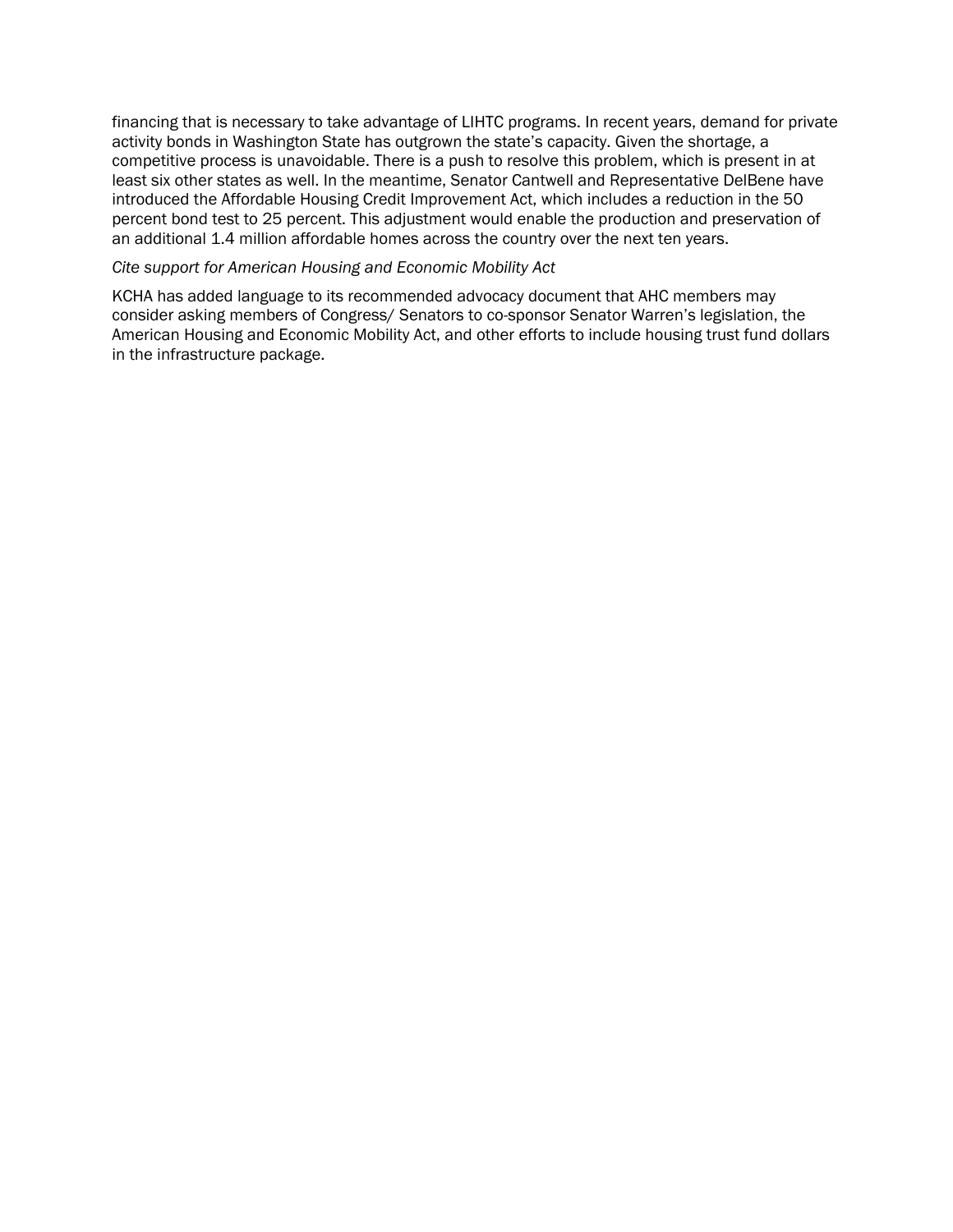# Draft Federal Legislative Priorities

*(not adopted) Draft last updated April 2021*

The King County Affordable Housing Committee of the Growth Management Planning Council is charged with recommending actions and assessing regional progress toward advancing affordable housing solutions recommended by Regional Affordable Housing Task Force in December 2018. The Task Force estimated that by 2040 King County will need to add 244,000 affordable units to ensure that no low-income household pays more than 30 percent of its income on housing. To meet this need equitably and effectively, the Task Force recommended the region act with urgency to expand the resources available to build or preserve the first 44,000 units of housing affordable to households with incomes at or below 50% of area median income (AMI) by 2024.

The Affordable Housing Committee is committed to advancing efforts to implement untapped and generate new revenue sources sufficient to support the funding needed to meet this need and calls on the federal government to scale up its contributions to affordable housing to an amount commensurate with the need in King County.

Last year, the Affordable Housing Committee found that it will cost \$18 billion to build or preserve the 44,000 units. The total amount of funding available for affordable housing capital needs between 2019-2024 if affordable housing revenue funding stayed at current levels is only \$3 billion. Recent historical patterns show the federal government contributing approximately 69% of the funding to build affordable housing in King County, through programs such as the Low-Income Housing Tax Credit, HOME, and CDBG. For these federal contributions to scale at this rate, the federal government's share of the \$18 billion capital cost to build or preserve 44,000 units would be roughly \$12 billion.

The committee of 19 elected, nonprofit, and business leaders adopted these federal legislative priorities, which call for significantly increased federal investments in affordable housing to address the critical need for more affordable homes in King County.

## 2021 Federal Legislative Priorities

**Ensuring a Long-Term Housing Recovery Act (Sponsored by Rep. Adam Smith):** Recognizing that the pandemic will have long-term economic impacts on low-income people, Rep. Smith's bill provides for the allocation of \$25 billion in long-term housing assistance through one-time use Housing Choice Vouchers. In contrast to short-term eviction prevention aimed at resolving rental arrears, the stability of a voucher would provide ongoing affordable housing until a household no longer needs it. Nationally, the \$25 billion would result in new, one-time vouchers for 200,000 additional low-income households.

Infrastructure Funding: Congress and the new administration have signaled a desire to pass a substantial infrastructure package to address the backlog of capital needs and accelerate the economic recovery. Housing *is* Infrastructure, and it should be recognized as such through the inclusion of funding for affordable housing development, preservation, and recapitalization programs, including:

• Expansion of the Low-Income Housing Tax Credit Program (LIHTC): LIHTC is the single largest driver of affordable housing production and preservation in the region. A national advocacy campaign is currently underway to include provisions from Sen. Cantwell and Rep. Affordable Housing Credit Improvement Act of 2021 (AHCIA). Washington State has seen the demand for 4% Housing Credits increase substantially in recent years, resulting in extremely competitive processes for a finite resource. The AHCIA includes a provision to lower the 50% Bond Test to 25%, which would allow a greater number of projects to access the credits and produce an estimated 1.4 million more affordable homes nationally over the next ten years. The legislation also includes an expansion of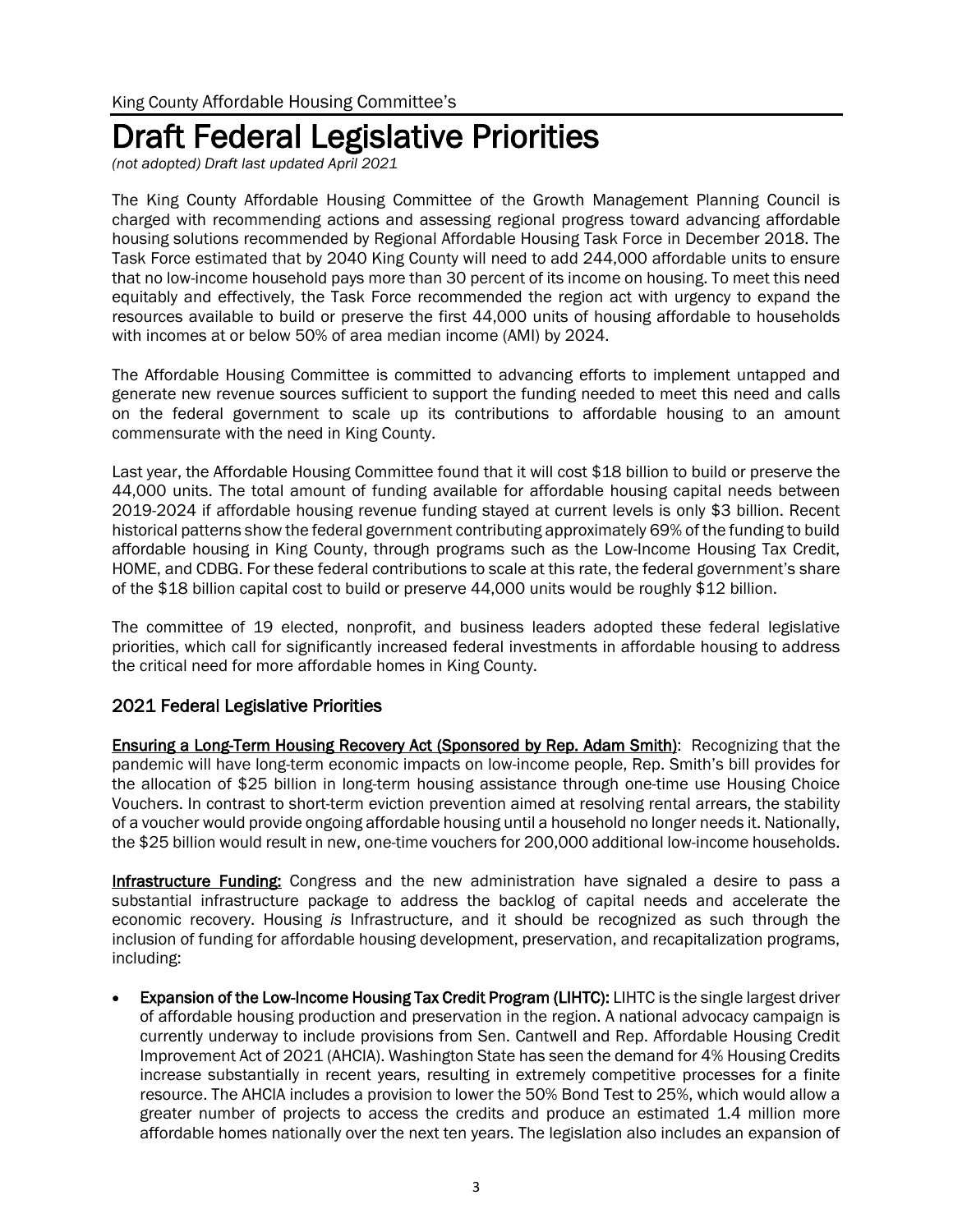the 9% Credit, which is a critical financing tool for permanent supportive housing projects in King County.

- \$45 Billion for the National Housing Trust Fund (NHTF): The NHTF targets 75% of investments to projects serving extremely low-income households earning less than 30% of AMI. While the National HTF has rarely been funded at a high level, it offers an equitable and flexible avenue to accelerate the development of the preservation and construction of new affordable housing. The 2021 national allocation was \$711 million.
- \$70 Billion for the Public Housing Capital Fund: For decades, federal funding for housing capital repairs has fallen short of upkeep costs. Providing adequate funds to eliminate this gap will improve the viability of the local and national public housing inventory, ensuring that homes remain available for future generations. In recent years, Congress had provided annual funding of only \$2.8 billion. The Administration's American Jobs Plan makes a major commitment with \$40 billion for the Capital Fund.
- HUD Community Development Programs: In 2020, the House introduced a version of an infrastructure package that included \$5 Billion in the HOME Investment Partnerships Program (HOME) and a \$10 Billion competitive CDBG allocation available to local governments. AHC members should push for similar or greater allocation levels to be included in a future infrastructure package. The American Jobs Plan includes funding for the CDBG program.

As details from the administration's American Jobs Plan become clearer, the AHC may identify additional priorities to support in a final package. The [White House fact sheet](https://www.whitehouse.gov/briefing-room/statements-releases/2021/03/31/fact-sheet-the-american-jobs-plan/?utm_source=NLIHC+All+Subscribers&utm_campaign=a07780d36a-CTA_033121&utm_medium=email&utm_term=0_e090383b5e-a07780d36a-291838681&ct=t(CTA_033121)) on the plan includes \$213 billion to produce, preserve, and retrofit more than two million homes and commercial buildings to address the affordable housing crisis. These proposals include the following:

- Produce, preserve, and retrofit more than a million affordable, resilient, accessible, energy efficient, and electrified housing units through targeted tax credits, formula funding, grants, and project-based rental assistance.
- Build and rehabilitate more than 500,000 homes for low- and middle-income homebuyers through a new Neighborhood Homes Investment Act, which calls for the creation of a new federal tax credit. The proposed tax credit would produce new equity investment dollars for the development and renovation of one-to-four family housing, creating a pathway for more families to buy a home and start building wealth.
- Eliminate exclusionary zoning and harmful land use policies through an innovative, new competitive grant program that awards flexible and attractive funding to jurisdictions that take concrete steps to eliminate such needless barriers to producing affordable housing.
- Address longstanding public housing capital needs through \$40 billion to improve the infrastructure of the public housing system in America.
- Put union building trade workers to work upgrading homes and businesses to save families money through block grant programs, the Weatherization Assistance Program, and by extending and expanding home and commercial efficiency tax credits.

### FY 2022 THUD Appropriations Bill

The FY 2022 Federal Budget process has begun with the introduction of the Administration's first budget blueprint, which proposes to increase HUD funding by 15% and expand the Housing Choice Voucher program. Once the House and Senate begin marking up their own proposals, it is critical that they match the increases proposed by the Administration and continue to increase funding for core affordable housing programs.

The AHC should prioritize the following programs in the Transportation and Housing and Urban Development (THUD) FY 2022 budget: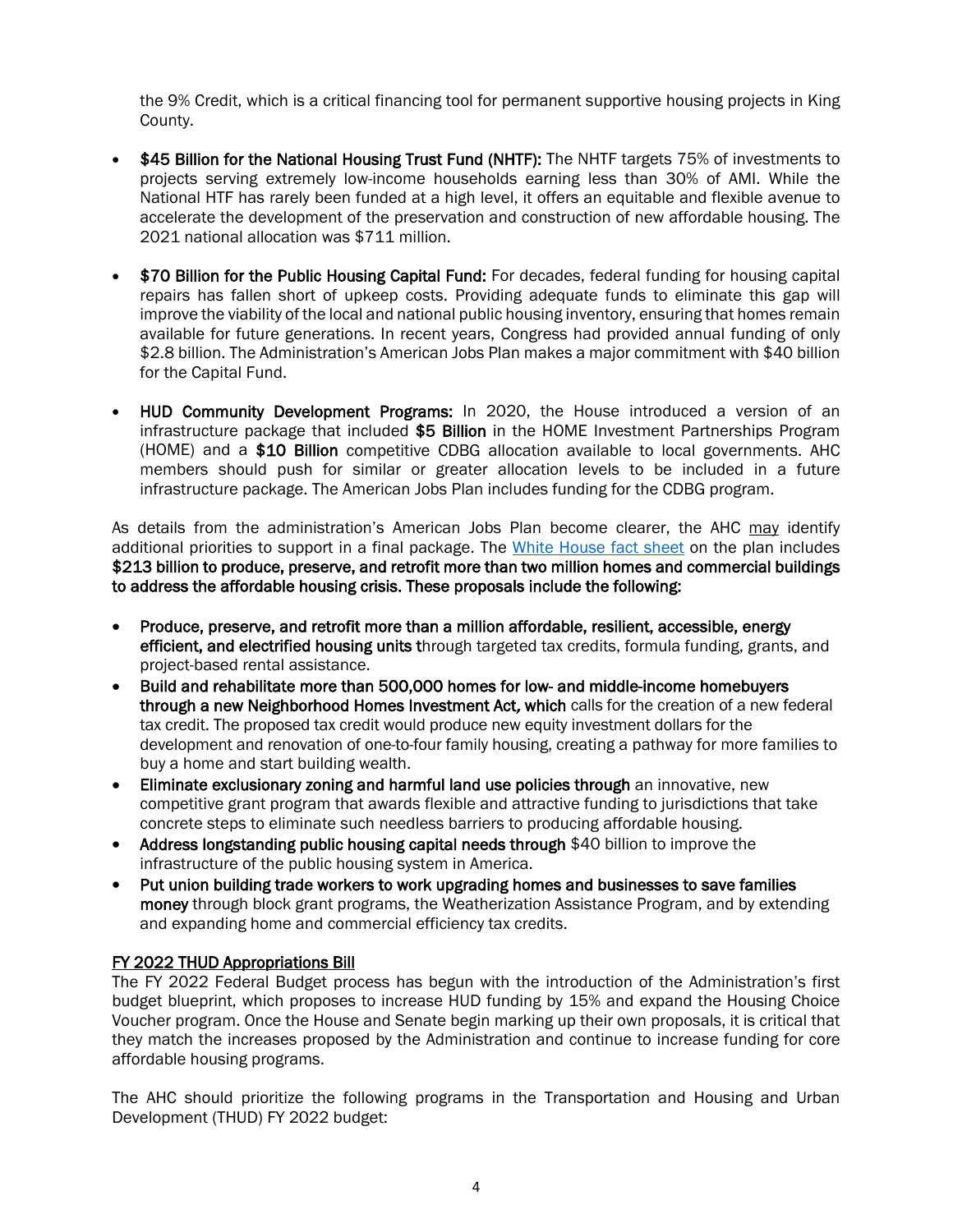- \$30.4 Billion for Housing Choice Vouchers, including renewal of existing vouchers and sufficient funding to support an expansion for 200,000 additional households. This expansion is a first step towards the administration's stated goal of universal vouchers for low-income households.
- Full Funding for the Public Housing Operating Fund and \$5 Billion for the Public Housing Capital Fund to keep pace with accruing needs (which exceeds the administration's request of \$3.2 Billion).
- Additional incremental vouchers, including Mainstream vouchers that target non-elderly people with disabilities and VASH vouchers that serve veterans experiencing homelessness.
- \$1.9 Billion for the HOME Investment Partnership (which matches the administration's request), and \$4.2 Billion for CDBG (which exceeds the administration's request of \$3.8 Billion).
- Increases to McKinney-Vento Homeless Assistance Grants.